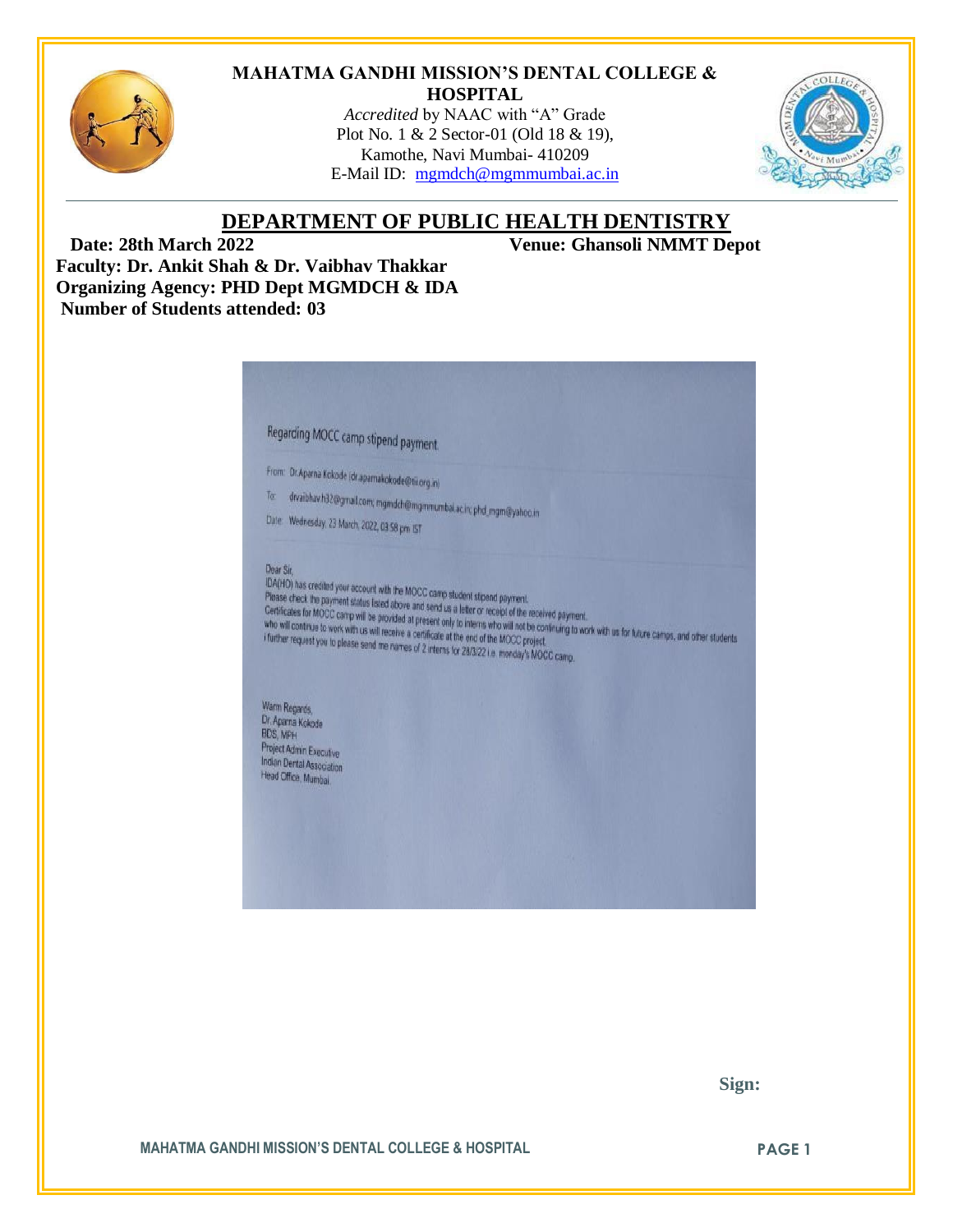### **Assessment of Oral Health Status and Treatment need of patients at NMMT Bus Depot, Ghansoli**

 MGM Dental College in association with IDA constantly takes efforts of extending the oral health care to the community. The oral care initiative was also extended to patients at **NMMT Bus Depot, Ghansoli** with the intention of creating awareness and providing oral health care to the patients.

## **Aim and objective:**

- 1. To assess the oral health status of patients and to provide necessary Dental treatment.
- 2. To educate them and create awareness about oral health.

### **Method**:

A type III examination was carried out with the use of mouth mirror and probe in day light. All the patients were assessed for oral health status and were explained the need to get the problems corrected. The patients were made aware of the existing dental problems and preventive measures were explained.

**Observations:** A total of 16 patients were examined for various dental problems. Those requiring extensive treatment were referred to MGM Dental College and Hospital, Kamothe.

#### **Oral health status:**



#### **Interpretation and conclusion:**

 **Dental caries is the most common problem among the patients followed by gingivitis.**

**Oral health education and prevention strategies should be implemented in order to reduce the disease burden among these patients.**

 **Sign:**

**MAHATMA GANDHI MISSION'S DENTAL COLLEGE & HOSPITAL PAGE 2**